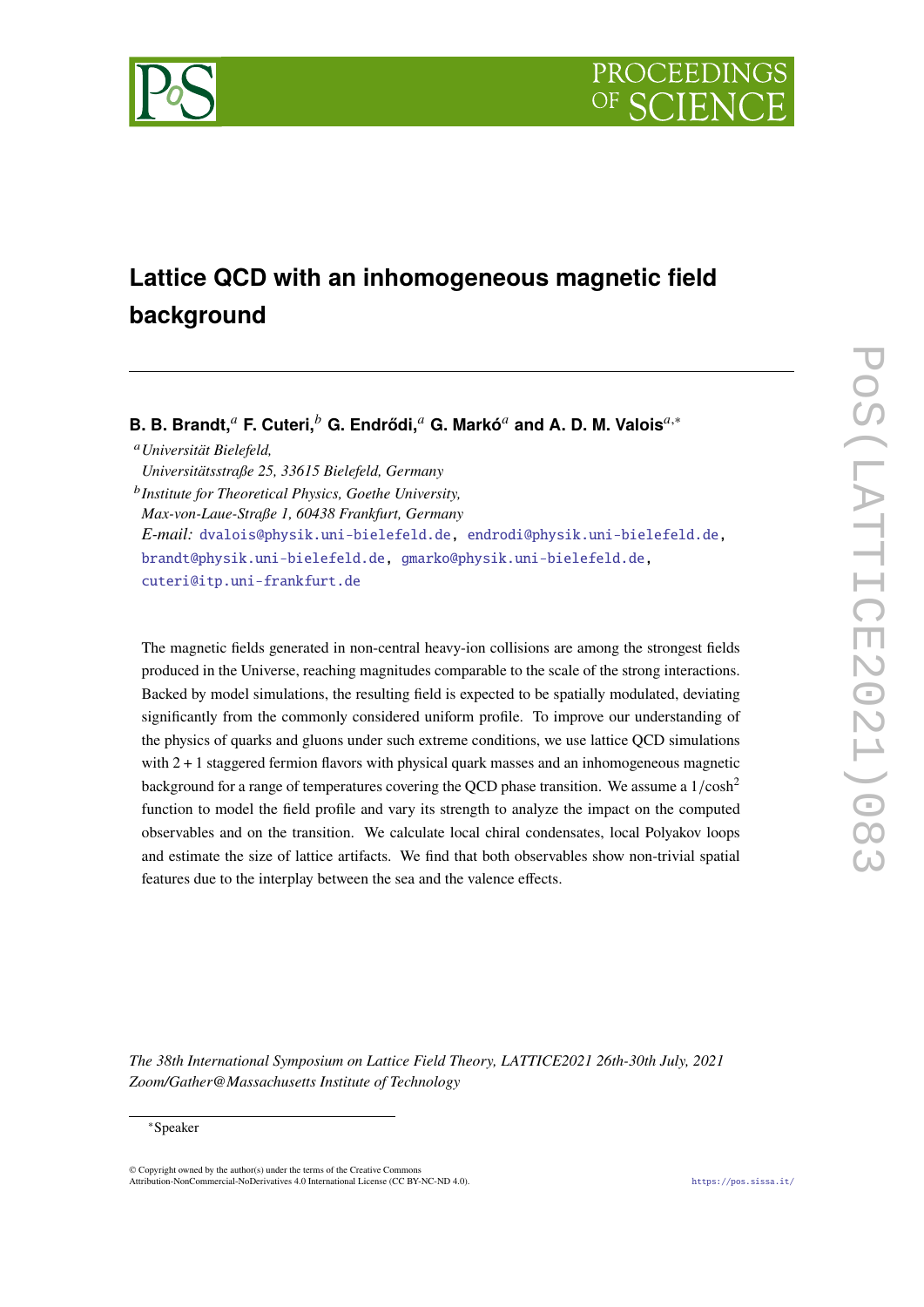## **1. Introduction**

Several physical systems are associated with the strongest magnetic fields that we know of in the Universe. Magnetars, for instance, are strongly magnetized neutron stars whose hot and dense cores can bear stable fields up to  $10^{15}$  G ( $\sqrt{e}B \sim 1$  MeV) [\[1\]](#page-7-0). Experiments of non-central heavy-ion collisions can produce transient fields of  $10^{18}$  -  $10^{19}$  G ( $\sqrt{eB}$  ~ 0.1 - 0.5 GeV) for RHIC and LHC and LHC energies, respectively [\[2\]](#page-7-1). Furthermore, cosmological models predict even higher fields during the electro-weak phase of the early Universe, when the primordial field could have reached magnitudes as high as  $10^{20}$  G ( $\sqrt{eB} \sim 1.5$  GeV) [\[3\]](#page-7-2). Since the strength of these fields is comparable to the energy scale of the strong interactions, the understanding of QCD in the presence of strong magnetic fields is crucial to answering questions about how quarks and gluons behave in high-energy collisions and the origin of galactic fields inherited from the early Universe.

In this work, we will focus on the implications of magnetic fields in the context of heavy-ion collisions. The case of strong uniform fields has been widely studied both numerically on the lattice (e.g. [\[4,](#page-7-3) [5\]](#page-7-4)) and analytically via QCD models (e.g. [\[6\]](#page-7-5)). However, in heavy-ion collision experiments, the resultant fields clearly deviate significantly from the uniform case. Since the magnetic field is non-uniform and changes rapidly with time (within  $\sim 1$  fm/c), it also generates a non-uniform time-dependent electric field which plays an important role in the dynamics of the byproducts of the collision and might have an impact on the phase transition. Event-by-event simulations of heavy-ion collisions predicted highly complex profiles for both the electric and magnetic field components [\[7,](#page-7-6) [8\]](#page-7-7). These facts bring about two main computational difficulties. 1) Real electric fields give rise to a sign problem, preventing direct simulations on the lattice. 2) The Minkowski time evolution of the fields is not attainable from Euclidean simulations. Bearing in mind these caveats, here we show how to improve our description of the complex heavy-ion collision scenario by implementing a non-uniform background magnetic field  $B(x)$  in lattice OCD simulations. Our choice as  $1/cosh<sup>2</sup>(x)$  for  $B(x)$  is motivated by the profiles obtained from the aforementioned heavy-ion simulations, as well as due to the possibility of an analytical treatment of the free Dirac operator in this case [\[9,](#page-7-8) [10\]](#page-8-0).

This contribution is organized as follows: in section [2](#page-1-0) we discuss some basic aspects of magnetic fields on the lattice, reviewing the flux quantization for the homogeneous case and introducing the  $1/cosh<sup>2</sup>$  case. In section [3](#page-3-0) we present our results for the local chiral condensate and local Polyakov loop. Finally, we summarize in section [4.](#page-6-0)

#### <span id="page-1-0"></span>**2. Magnetic fields on the lattice**

In order to implement a magnetic field on the lattice, besides the non-Abelian SU(3) links corresponding to the gluon fields in QCD, we must also introduce Abelian links  $u_u \in U(1)$  representing the magnetic field. For a homogeneous field pointing in the  $z$  direction, a simple choice of links would be  $u_y = e^{iaqBx}$  and  $u_x = u_z = u_t = 1$ . However, it is convenient to have the U(1) links satisfy periodic boundary conditions. Therefore, we perform a gauge transformation on the y-links in the  $(L_x, y)$ -slice of the lattice, as depicted in the left plot of Figure [1.](#page-2-0) Since the transformation also affects the x-links in the  $(L_x - a, y)$ -slice, we must transform them in order to make them periodic. This series of transformations leads us to the following prescription for the links in the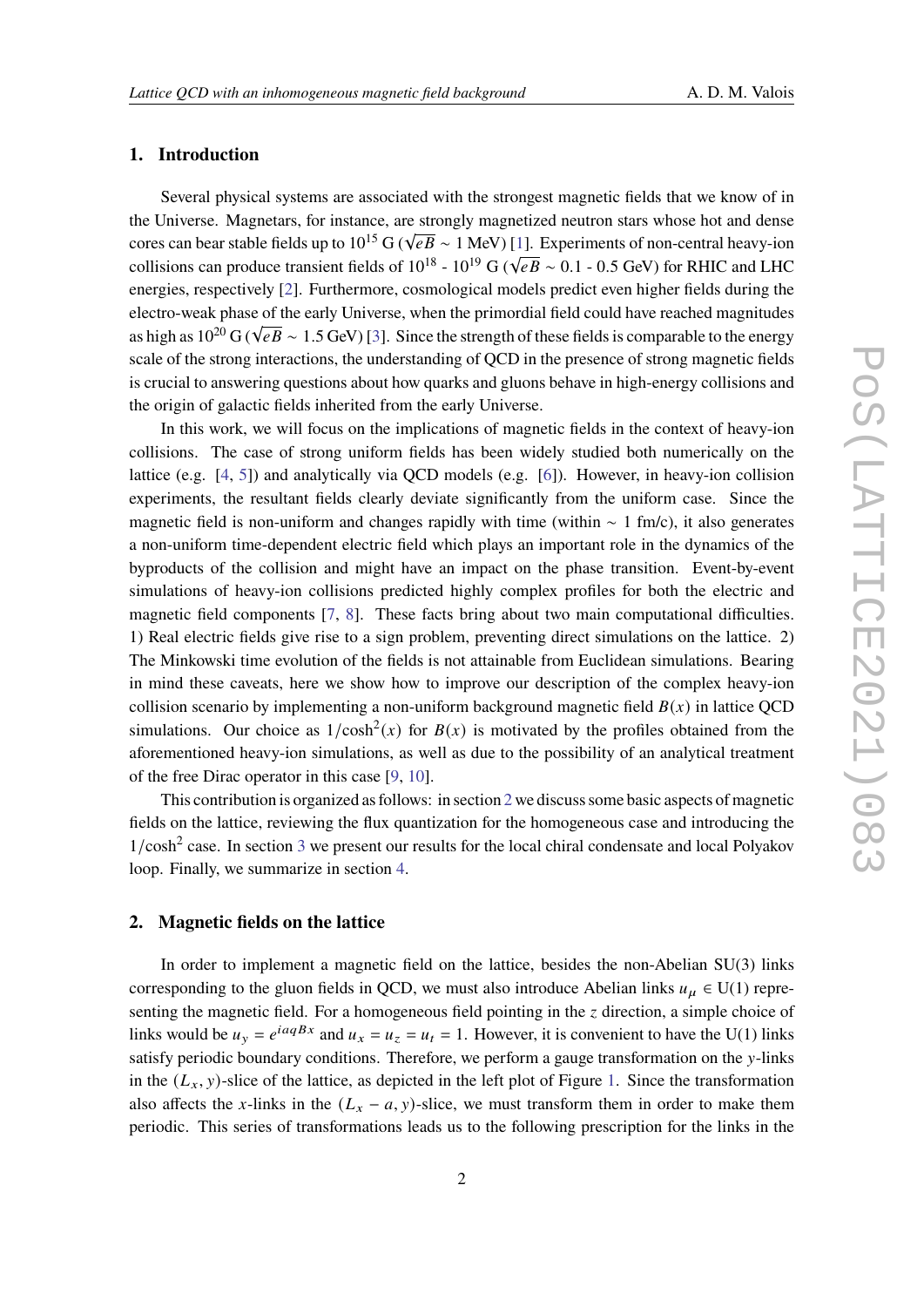<span id="page-2-0"></span>

Figure 1: Left: xy-lattice plane with U(1) links satisfying periodic boundary conditions. Right: Profile of the  $B$  field implemented on the lattice.

uniform case [\[4\]](#page-7-3)

$$
u_x(x, y, z, t) = \begin{cases} e^{-iqBL_x y} & \text{if } x = L_x - a \\ 1 & \text{if } x \neq L_x - a \end{cases}
$$
  

$$
u_y(x, y, z, t) = e^{i a qBx}
$$
  

$$
u_z(x, y, z, t) = 1
$$
  

$$
u_t(x, y, z, t) = 1.
$$
  
(1)

The periodicity of the lattice imposes that the magnetic flux has to be quantized according to

$$
qB = \frac{2\pi N_b}{L_x L_y}, \qquad N_b \in \mathbb{Z}.
$$
 (2)

The same procedure can be applied for an inhomogeneous field of the form

<span id="page-2-1"></span>
$$
\mathbf{B} = \frac{B}{\cosh^2 \left(\frac{x - L_x/2}{\epsilon}\right)} \hat{z}
$$
 (3)

where  $\epsilon$  is the width of the 1/cosh<sup>2</sup> profile, centered in the middle of the lattice. The prescription for the links in this case is

$$
u_x(x, y, z, t) = \begin{cases} e^{-2iqB\epsilon y \tanh(\frac{L_x}{2\epsilon})} & \text{if } x = L_x - a \\ 1 & \text{if } x \neq L_x - a \end{cases}
$$
  

$$
u_y(x, y, z, t) = e^{iqB\epsilon a \left[\tanh(\frac{x - L_x/2}{\epsilon}) + \tanh(\frac{L_x}{2\epsilon})\right]}
$$
  

$$
u_z(x, y, z, t) = 1
$$
  

$$
u_t(x, y, z, t) = 1.
$$
  
(4)

Similarly to the case of a uniform magnetic field, the flux of the inhomogeneous field is also quantized

<span id="page-2-2"></span>
$$
qB = \frac{\pi N_b}{L_y \epsilon \tanh(L_x/2\epsilon)}, \qquad N_b \in \mathbb{Z}.
$$
 (5)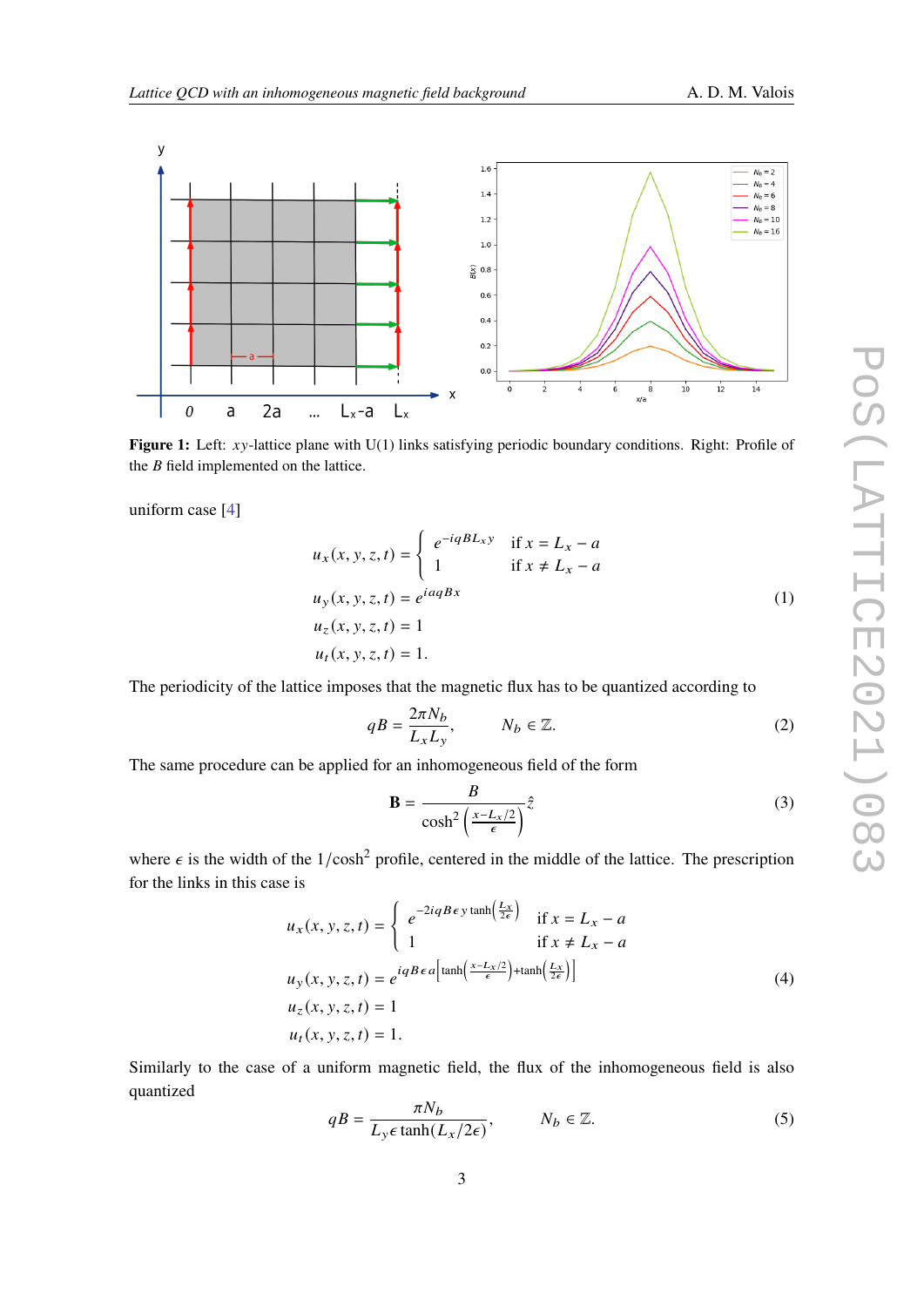| B     | T(MeV)      | $ a$ (fm) $ a \cdot m_{ud} $ |        | $a \cdot m_s$ |
|-------|-------------|------------------------------|--------|---------------|
| 3.450 | 113         | 0.290                        | 0.0057 | 0.163         |
| 3.525 | 142         | 0.232                        | 0.0040 | 0.112         |
| 3.555 | $\vert$ 155 | 0.213                        | 0.0035 | 0.098         |
| 3.600 | 176         | 0.187                        | 0.0029 | 0.082         |

<span id="page-3-1"></span>**Table 1:** Columns are, from left to right: inverse coupling, temperature, lattice spacing, up / down quark and strange quark masses (in lattice units).

The right plot in Figure [1](#page-2-0) shows the profile from Eq.  $(3)$  using the quantization rule from Eq.  $(5)$ for different  $N_b$  values.

#### <span id="page-3-0"></span>**3. Results**

Using  $N_f = 2 + 1$  flavors of staggered fermions with physical quark masses, we generated gauge configurations on a  $16<sup>3</sup> \times 6$  lattice for several values of the coupling  $\beta$  and several values of the magnetic quantum number, namely  $N_b = 0, 2, 4, 6, 8, 10, 16$ , assuming a background field given by Eq. [\(3\)](#page-2-1). We fixed the width of the profile as  $\epsilon/a = 2$ , which produced an appreciable inhomogeneity in the field on the lattice. In Table [1,](#page-3-1) we show the set of parameters used for each  $N_b$  as well as the temperature corresponding to each  $\beta$  and the input quark masses in lattice units along the line of constant physics [\[11\]](#page-8-1). We chose couplings to have temperatures in the range from below  $T_c$  to above  $T_c$ , where  $T_c \sim 155$  MeV is the crossover temperature. For each B and T, we computed the local chiral condensate and the local Polyakov loop as

$$
\langle \bar{\psi}\psi(x) \rangle_B = \frac{1}{Z} \int \mathcal{D}U \, e^{-S_g} \det[\mathbf{D}(x, B) + m]^{1/4} \operatorname{Tr}[\mathbf{D}(x, B) + m]^{-1} \tag{6}
$$

<span id="page-3-2"></span>
$$
\langle P(x) \rangle_B = \frac{1}{Z} \int \mathcal{D}U \, e^{-S_g} \det \left[ \mathcal{D}(x, B) + m \right]^{1/4} \text{Re Tr} \left[ \prod_t U_t(x) \right]. \tag{7}
$$

To compute the right-hand side of Eq. [\(6\)](#page-3-2) we applied the method of noisy estimators, where at every configuration we measured the condensate using 80 random vectors for each quark flavor. Figure [2](#page-4-0) shows the results for the average of the light quark condensates as a function of the  $x$  lattice coordinate. The condensates at finite B were normalized by the zero-field condensate  $\langle \bar{\psi}\psi \rangle_0$  at each  $T$ . To understand these results, let us first summarize what we know about the impact of uniform fields on the condensate. The magnetic field has a direct coupling to the valence quarks through the Tr $[\phi(x, B) + m]^{-1}$  factor in Eq. [\(6\)](#page-3-2). This coupling tends to enhance the condensate (so-called valence effect), and the increase depends on the local strength of the field. Besides that, the magnetic field also affects the gluonic environment, changing the gauge configurations by means of the fermion determinant det  $[\phi(x, B) + m]$  (sea effect), and acts to diminish the condensate [\[12\]](#page-8-2). For low temperatures, namely  $T < T_c$ , the valence effect is dominant and the condensate increases as a function of B, thus enhancing chiral symmetry breaking. This is the so-called magnetic catalysis. However, for  $T \approx T_c$  the sea effect dominates and the condensate is decreased, thus favoring chiral symmetry. This is called inverse magnetic catalysis. A competition between the two produces the non-trivial behavior observed in Figure [2.](#page-4-0) In the upper left plot ( $T \sim 113$  MeV), we see that the condensates have a peak in the middle of the lattice (where the field is at maximum), which grows with increasing  $N_b$ . When the temperature increases up to  $T_c$ , an increase in the field tends to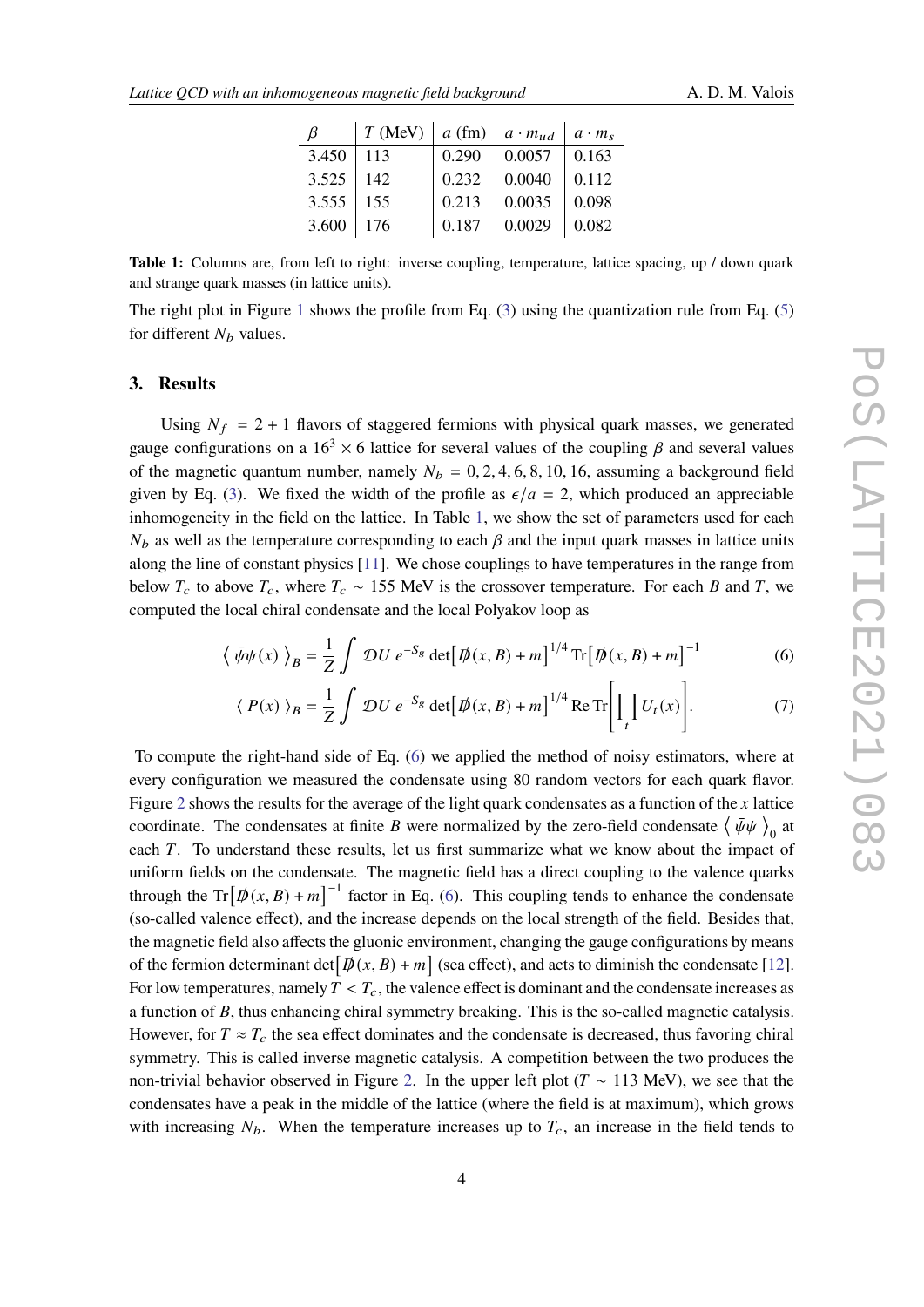

<span id="page-4-0"></span>

**Figure 2:** Average of the  $u$ - and  $d$ -condensates as a function of the x coordinate (in lattice units) for different values of  $N_b$  and temperature. The condensates are normalized by the zero-field condensate at each T. Beside each  $N_b$ , we indicate the number of sampled configurations.

decrease the condensate, since the sea effect becomes dominant. In the upper right plot ( $T \sim 142$ MeV) for strong B we notice that the ratio  $\langle \bar{\psi}\psi \rangle_B / \langle \bar{\psi}\psi \rangle_0 < 1$ , which means that the magnetic field is starting to suppress the condensate. This behavior is observed until  $T$  around the crossover temperature, namely in the lower left plot ( $T \sim 155$  MeV). However, for even higher temperatures we observe that the condensate starts to grow again for increasing  $B$ . This happens because the dominance of the sea effect over the valence effect is a phenomenon associated with the QCD transition [\[12\]](#page-8-2). Furthermore, in the tails of the curves, we observe the formation of dips in the condensate for larger temperatures, the most prominent being around the transition temperature  $T = 155$  MeV. These dips are triggered by the different length scales on which local magnetic fields affect sea and valence contributions, as we will see in the results for the Polyakov loop. To separate the contributions originating from the two effects, we also measured the  $B \neq 0$  operator on  $B = 0$  configurations, corresponding to the valence effect, and the  $B = 0$  operator on  $B \neq 0$ configurations, corresponding to the sea effect, for three temperatures:  $T < T_c$ ,  $T \sim T_c$  and  $T > T_c$ . These measurements correspond respectively to the following expectation values

$$
\langle \bar{\psi}\psi(x) \rangle_{\text{valence}} = \frac{1}{Z} \int \mathcal{D}U \, e^{-S_g} \det[\bar{\psi}(x,0) + m]^{1/4} \operatorname{Tr}[\bar{\psi}(x,B) + m]^{-1} \tag{8}
$$

<span id="page-4-2"></span><span id="page-4-1"></span>
$$
\langle \bar{\psi}\psi(x) \rangle_{\text{sea}} = \frac{1}{Z} \int \mathcal{D}U \, e^{-S_g} \det[\mathcal{D}(x, B) + m]^{1/4} \operatorname{Tr}[\mathcal{D}(x, 0) + m]^{-1}.
$$
 (9)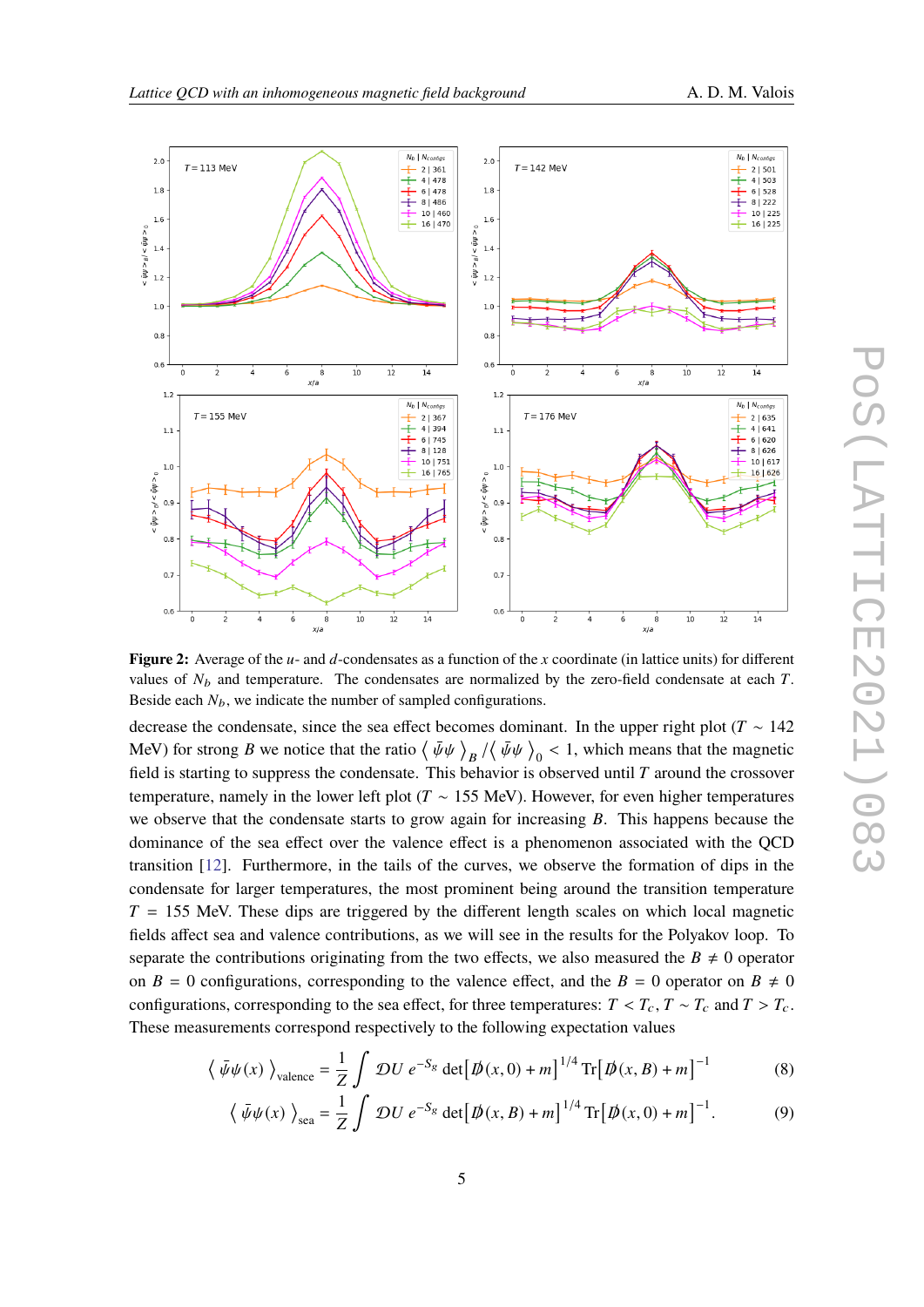The results for Eqs. [\(8\)](#page-4-1) and [\(9\)](#page-4-2), together with the full condensate, are shown in Figure [3.](#page-5-0) For low temperature (upper plot) the valence effect dominates and the condensate rises, assuming a similar shape to that of the pure valence profile (red curve). For a  $T$  around the crossover temperature (middle plot), the situation is inverted, the sea effect becomes dominant and inverse magnetic catalysis takes place, causing the condensate to decrease in the region where  $B$  is stronger. For a temperature above  $T_c$  (lower plot) however, the valence contribution begins again to surpass the sea contribution and magnetic catalysis continues to increase the condensate. We emphasize that the tuning of the quark masses to their physical values is critical to the observation of inverse magnetic catalysis at the crossover temperature. Simulations with larger-than-physical quark masses, for instance, failed to reproduce the suppression of the condensate near that temperature and only magnetic catalysis was observed [\[13,](#page-8-3) [14\]](#page-8-4). Indeed, this separation between valence and sea contribution makes sense and it can be interpreted in the following way. The right-hand side of Eq. [\(6\)](#page-3-2), for the full condensate, can be expanded in powers of  $B$ , where the first  $B$ dependent term contains  $B^2$ , and we can see that the sea and the valence contributions appear within this expansion. Therefore, for low enough  $B$ , the valence and the sea terms are additive [\[15\]](#page-8-5). Besides the quark condensates, we also show the results for the Polyakov loop, in Figure [4,](#page-6-1) since it is known to capture the most important changes in the gluonic fields due to the magnetic background [\[12\]](#page-8-2). In this case,  $P$  being a purely gluonic quantity, only the sea effect contributes. Since the weights

<span id="page-5-0"></span>

**Figure 3:** Contributions from the valence (red) and the sea (blue) effects to the  $ud$ -condensate at  $N_b = 2$ for three temperatures: one below  $T_c$ , one around  $T_c$ and one above  $T_c$ . The curves are normalized by the zero-field condensate at each  $T$ 

 $e^{-S_g}$  det $[\phi(x, B) + m]^{1/4}$  in the path integral depend on the magnetic field at all lattice points, this effect necessarily implies a smearing of the impact of  $B$ . Therefore we expect that the Polyakov loop is affected in a broader region of the lattice compared to the quark condensate, as we see in all the plots of Figure [4.](#page-6-1) This difference in the length scales is what causes the dips on the tails of the condensates, as we mentioned above. The presence of a background magnetic field tends to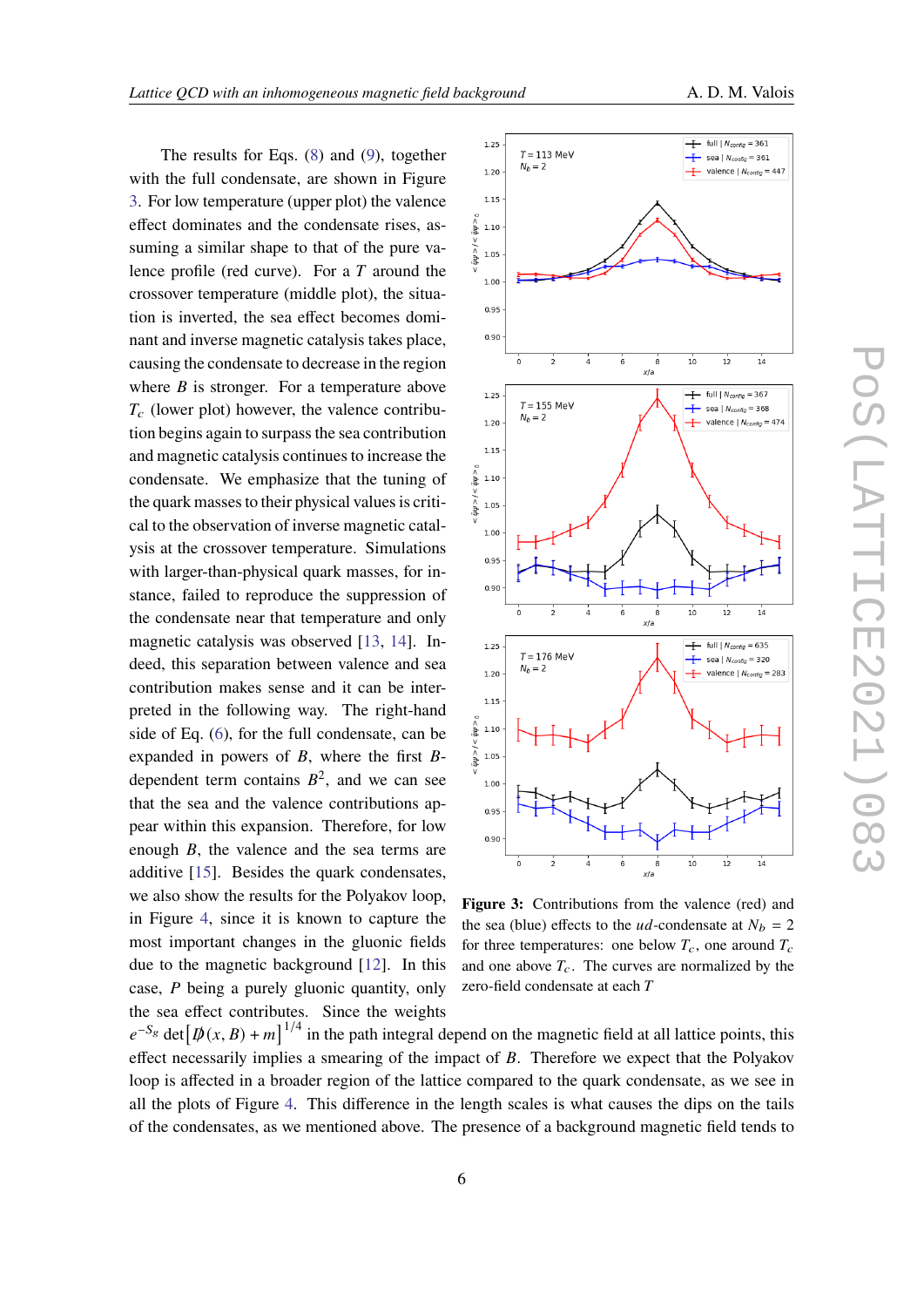<span id="page-6-1"></span> $3.5$  $N_b | N_{config}$  $N_b$  |  $N_{\text{config}}$  $T = 113$  MeV  $T = 142$  MeV  $\frac{1}{2}$  2 | 361<br> $\frac{1}{2}$  4 | 478  $+$  2 | 501<br>+ 4 | 503  $4<sub>c</sub>$  $3.0$  $6|478$  $+$  6 | 528<br>  $+$  8 | 222  $+$  8 | 486  $\overline{a}$  $10 | 460$  $10 | 225$  $2<sup>1</sup>$  $16|470$  $16 | 225$  $< P(x) > B / < P > 0$  $< P(x) > B / < P > 0$  $3.<sub>C</sub>$  $2.0$  $2.5$  $1.5$  $20$  $1.5$  $1.0$  $1.0$  $0.5$  $10$  $10$  $\overline{12}$  $\overline{14}$  $\dot{\mathbf{a}}$  $\overline{12}$  $14$  $\mathbf{a}$  $x/a$  $x/a$  $N_b$  |  $N_{confias}$  $N_b$  |  $N_{\text{config}}$  $\overline{\phantom{a}}$  $T = 176$  MeV  $T = 155$  MeV  $2 | 367$  $\overline{+}$  2 | 635  $+ 41641$  $4 \overline{1}394$  $3($  $6|745$  $2.\overline{2}$  $6|620$  $+$  8 | 128  $+ 8 | 626$  $10|751$  $10 | 617$  $2.0$ 16 765  $16|626$  $2<sup>1</sup>$  $\leq P(x) > g / \leq P > 0$  $\langle P(x) \rangle$   $\geq R$   $\langle P \rangle$  $1.8$  $2.0$  $1.6$  $1.4$  $1.5$  $1.2$  $1.0$  $1.0$  $\frac{1}{14}$  $\frac{1}{12}$  $\bar{\circ}$  $\frac{1}{10}$  $\overline{12}$  $\frac{1}{10}$  $\frac{1}{14}$  $\overline{8}$  $x/a$ 

**Figure 4:** The Polyakov loop as a function of the x coordinate (in lattice units) for different values of  $N_b$ and the temperature. The Polyakov loops are normalized by the zero-field  $P$  at each  $T$ . The temperature is indicated above each plot. Besides the  $N_b$  values, we also show the number of sampled configurations.

 $x/a$ 

concentrate the lower Dirac eigenmodes around the lowest Landau level. This result is explained as a reduction in the dimensionality of degrees of freedom due to constraints of the motion of Dirac particles to the plane perpendicular to the magnetic field (see [\[16\]](#page-8-6) for a detailed review), even in the presence of gluonic interactions [\[17\]](#page-8-7). In terms of the path integral, this consequence can be understood in the following way. Since the valence effect is related to the  $\text{Tr}[\phi(x, B) + m]^{-1}$  operator, when the eigenvalues are lowered, the trace of the inverse operator increases, thus increasing the condensate. On the other hand, the sea effect is related to a change in the gauge configurations by means of det  $[\phi(x, B) + m]$ , for which a decrease in the eigenvalues tends to correlate with larger Polyakov loops, thus suppressing the condensate [\[12\]](#page-8-2).

#### <span id="page-6-0"></span>**4. Summary and Outlook**

In this proceedings article, we carried out a series of lattice QCD simulations, introducing an inhomogeneous magnetic field background using a  $1/\cosh^2$  profile to model the fields appearing in heavy-ion collision simulations. We computed the local quark condensate and the local Polyakov loop for several sets of parameters. The quark masses were tuned to their physical value, and we argued that this was important to reproduce the correct behavior of the condensate in the transition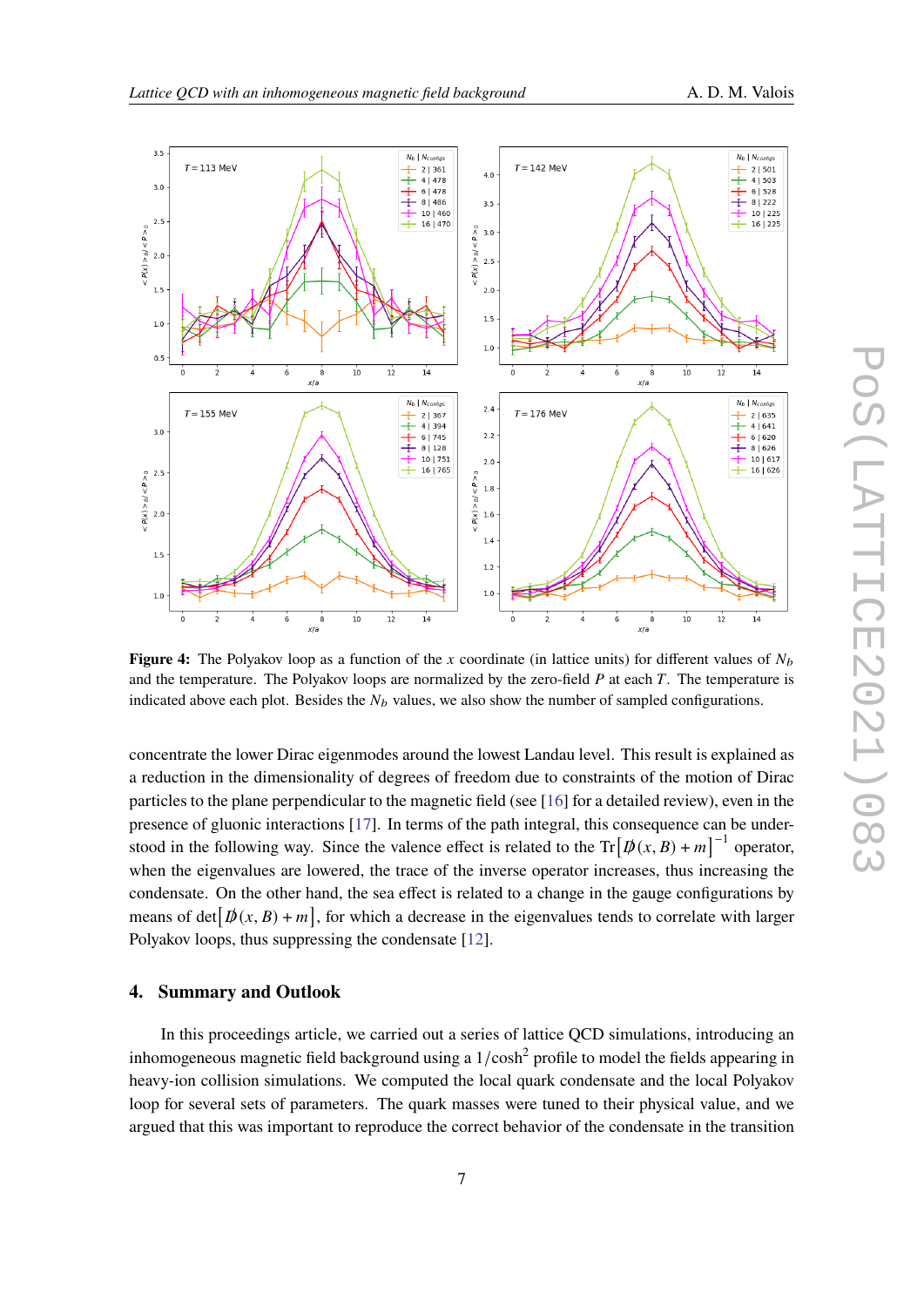region. We covered a range of temperatures from below to above the critical temperature to see the effect of an inhomogeneous field on the QCD phase transition. We showed that the quark condensate develops non-trivial features, especially towards the edges of the magnetic field peak, due to the interaction between the condensate and the Polyakov loop. We argued that these features are a manifestation of the interplay between the valence and the sea effects and computed the individual contributions from each, separately. In this study, we presented the first step towards more realistic modeling of the complex heavy-ion collision scenario and provided new insights on how important observables, like the quark condensate and the Polyakov loop, behave in such inhomogeneous backgrounds.

**Acknowledgments** This research was funded by the DFG (Emmy Noether Programme EN 1064/2- 1 and the Collaborative Research Center CRC-TR 211 "Strong-interaction matter under extreme conditions" – project number 315477589 - TRR 211).

## **References**

- <span id="page-7-0"></span>[1] R. C. Duncan and C. Thompson, "Formation of very strongly magnetized neutron stars-implications for gamma-ray bursts," *The Astrophysical Journal* **392** (1992) L9–L13.
- <span id="page-7-1"></span>[2] V. Skokov, A. Y. Illarionov, and V. Toneev, "Estimate of the magnetic field strength in heavy-ion collisions," *International Journal of Modern Physics A* **24** no. 31, (2009) 5925–5932.
- <span id="page-7-2"></span>[3] T. Vachaspati, "Magnetic fields from cosmological phase transitions," *Physics Letters B* **265** no. 3-4, (1991) 258–261.
- <span id="page-7-3"></span>[4] G. Bali, F. Bruckmann, G. Endrődi, Z. Fodor, S. Katz, S. Krieg, A. Schäfer, and K. Szabó, "The QCD phase diagram for external magnetic fields," *Journal of high energy physics* **2012** no. 2, (2012) 1–25.
- <span id="page-7-4"></span>[5] M. D'Elia, "Lattice QCD simulations in external background fields," in *Strongly Interacting Matter in Magnetic Fields*, pp. 181–208. Springer, 2013.
- <span id="page-7-5"></span>[6] J. O. Andersen, W. R. Naylor, and A. Tranberg, "Phase diagram of QCD in a magnetic field," *Reviews of Modern Physics* **88** no. 2, (2016) 025001.
- <span id="page-7-6"></span>[7] V. Voronyuk, V. D. Toneev, W. Cassing, E. L. Bratkovskaya, V. P. Konchakovski, and S. A. Voloshin, "Electromagnetic field evolution in relativistic heavy-ion collisions," *Physical Review C* **83** no. 5, (2011) 054911.
- <span id="page-7-7"></span>[8] W.-T. Deng and X.-G. Huang, "Event-by-event generation of electromagnetic fields in heavy-ion collisions," *Physical Review C* **85** no. 4, (2012) 044907.
- <span id="page-7-8"></span>[9] G. V. Dunne, *Heisenberg-Euler effective Lagrangians: Basics and extensions*, [pp. 445–522.](http://dx.doi.org/10.1142/9789812775344_0014) 6, 2004. [arXiv:hep-th/0406216](http://arxiv.org/abs/hep-th/0406216).